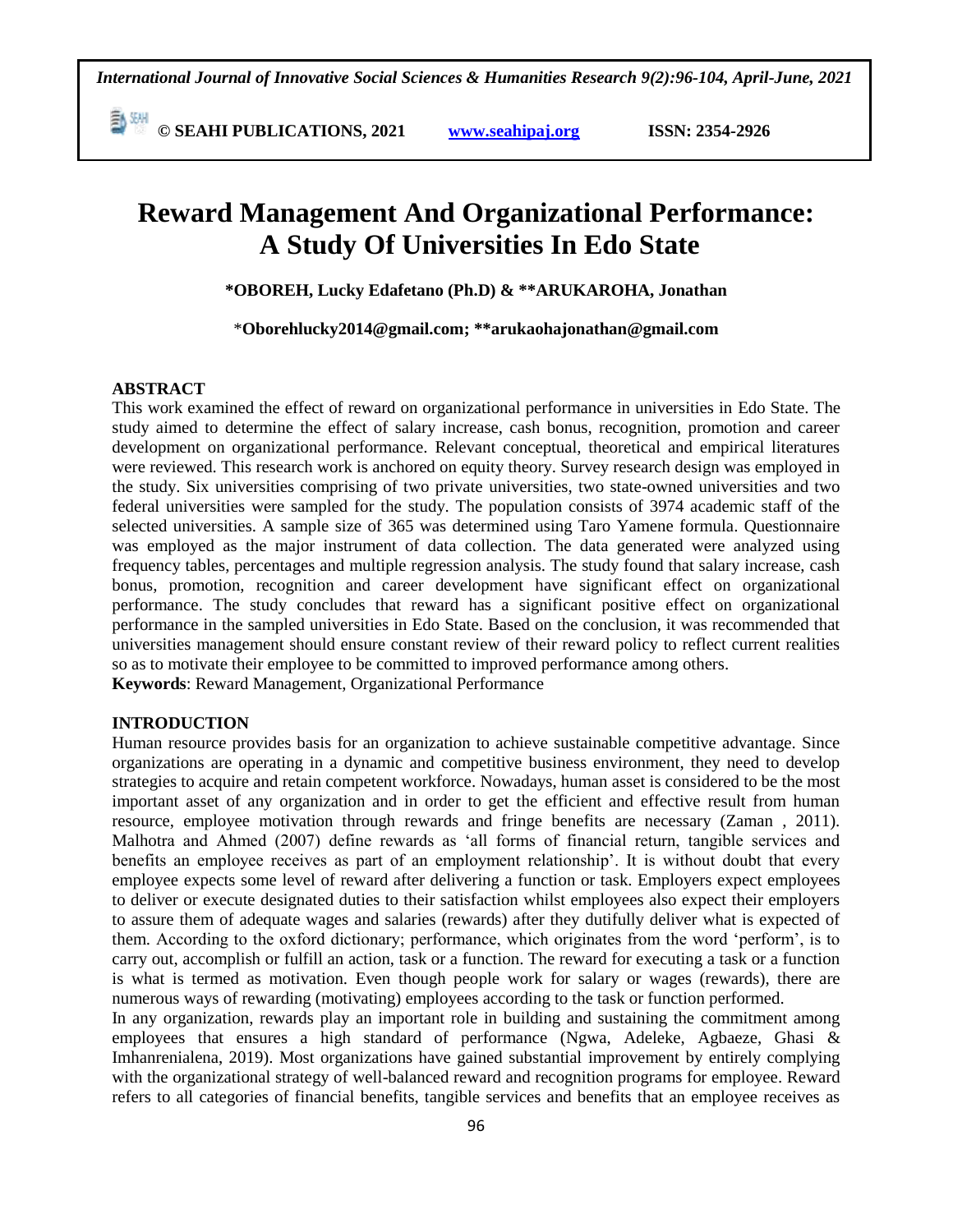part of employment relationship with the organization (Siwale, Hapompwe, Kukano & Silavwe, 2020). Lawler  $(2003)$  described that there are two aspects that decide how much a reward is attractive, the quantity of reward which is provided and the effort of an employee for a specific reward. Employees are certainly closer to their organizations and perform better job, while they receive healthier reward and recognition in their organizations. Rewards increase the level of efficiency and performance of the employees on their jobs and in the result thereof increase the success of the organization.

Rewards and organizational performance cannot be divorced (Suzanne & Luthans, 2006). This is because rewards provide the much needed stamina that propels performance in the organization. Organizations with poor motivation system tend to perform dismally (Razwan & Ali, 2010). Secondly it is because performance is supreme to defining any organization's viability and relevance (Yamoah, 2013). Consequently, it is incumbent of all stakeholders in the management of any organization to develop strategies to improve performance through the provision of these incentives. Research done by Heng, (2012) found out that employee"s performance is dependent on the way they are treated in the organization despite high salary. It is a fact that all employees would wish also to be appreciated and feel valued at their workplace. This is what Abraham Maslow referred to as the social affective need at workplace which is a very powerful tool in shaping employees behavior towards better delivery of results. Despite the competing two ideologies on the most effective form of reward which is more significant to employees, there is one major consensus that reward controls employees level of motivation and significantly affect organizational performance.

In modern era like other sector, higher educational are anticipated to produce leadership qualities among the students and promote the social justice. In achieving the mission and goals of the institutions, many factors should be taken into consideration especially job satisfaction, as they play vital role in students and national developments. Nowadays the role of higher institutions became wider than ever, as higher institutions role shifted from traditional role of imparting education towards the contribution in the economic development through knowledge sharing and talent development (Göransson & Brundenius, 2010). Doherty (2013) recent dispute seems to be a logical justification of this evolution. He stressed the need of an environment and reward systems in the higher institutions that not only holds university employees but empowered them to achieve the objective of producing endowed workforce. Based on the foregoing, this study examined the effect of reward on organizational performance in universities in Edo State, Nigeria.

## **Objectives of the Study**

The broad objective of this study is to examine the effect of reward and fringe benefits on organizational performance. Specifically, the study intends to:

- 1. Determine the extent to which salary increase affect organizational performance.
- 2. Investigate the extent to which cash bonus affect organizational performance.
- 3. Examine the degree to which promotion affect organizational performance.
- 4. Investigate the extent to which recognition affect organizational performance.
- 5. Examine the degree to which career development affect organizational performance.

#### **Research Questions**

The following research questions will guide this study:

- 1. To what extent does salary increase affect organizational performance?
- 2. To what extent does cash bonus affect organizational performance?
- 3. To what degree does promotion affect organizational performance?
- 4. To what extent does recognition affect organizational performance?
- 5. To what degree does career development affect organizational performance?

#### **Hypotheses**

The following postulations stated in null form guided this study.

- Ho<sub>1</sub>: Salary increase has no significant effect on organizational performance.
- Ho<sub>2</sub>: Cash bonus has no significant effect on organizational performance.
- Ho<sub>3</sub>: Promotion has no significant effect on organizational performance.

Ho4: Recognition has no significant effect on organizational performance.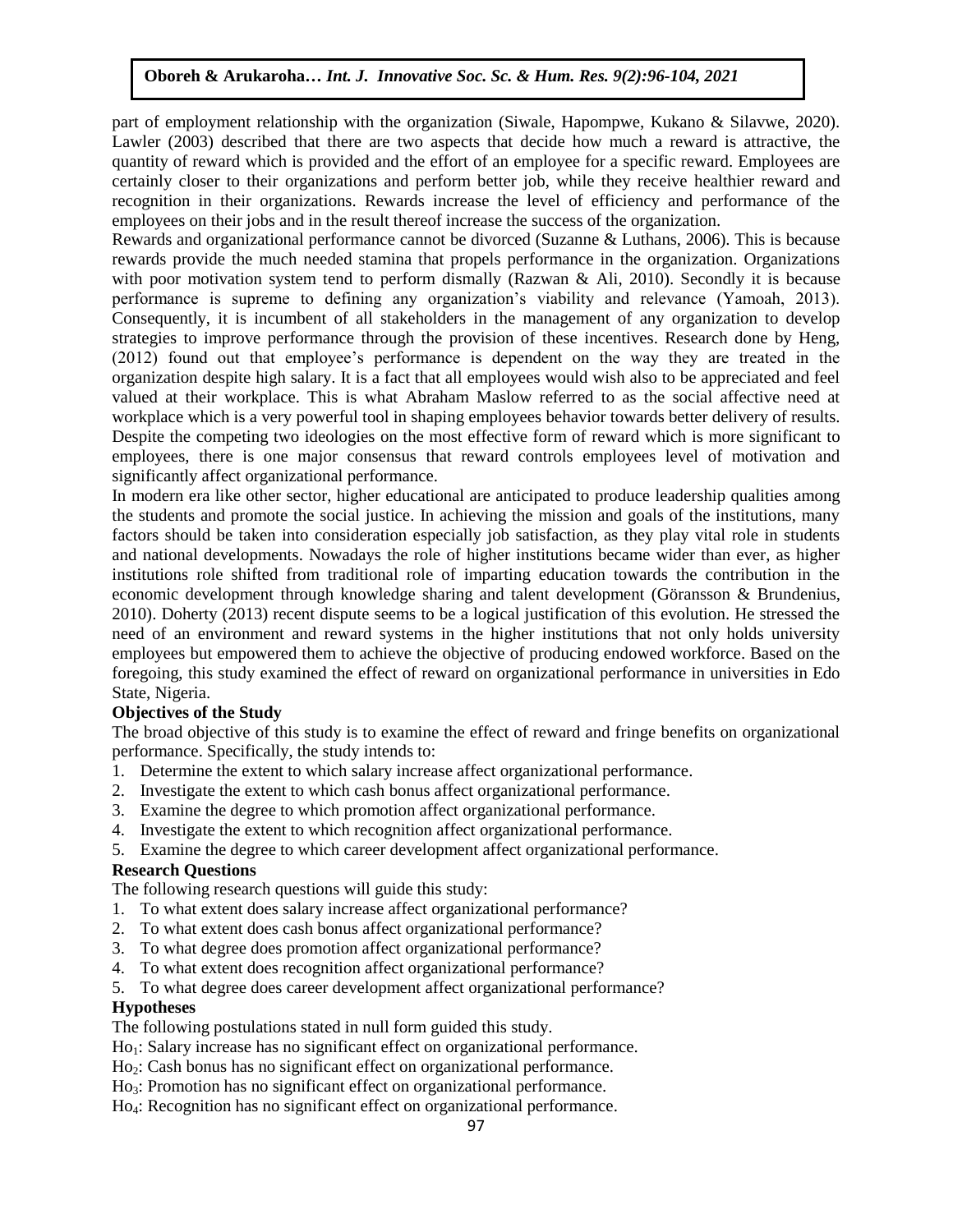Ho<sub>5</sub>: Career development has no significant effect on organizational performance.

#### **REVIEW OF RELATED LITERATURE**

#### **Reward**

Rewards refer to all form of financial returns and tangible services and benefits an employee receives as part of an employment relationship. "Reward is the benefits that arise from performing a task, rendering a part service or discharging a responsibility" (Colin, cited in Waruni, 2014). Reward is the compensation which an employee receives from an organization for exchanging for the service offered by the employee or as the return for work done (Lin, 2007). It also refers to the collection of brain structures that try to control and regulate behaviour by inducing pleasure (Ajila & Abiola, 2004). Human resource can be rewarded and regulate behaviour by inducing pleasure (Ajila & Abiola, 2004). Human resource can be rewarded and optimally utilized through rewarding it using different techniques of significant importance.

Reward system according to Armstrong (2001) consists of an organization"s integrated policies, processes and practices for rewarding its employees in accordance with their contribution, skill and competence and their markets worth. The reward system is developed within the framework of the organization's reward their markets worth. philosophy, strategies and policies and contains arrangements in the form of processes, practices, structures and procedures which will provide and maintain appropriate types and levels of pay, benefits and other forms of reward. Reward system according to Obisi (2003) is a prize given to employees as an inducement towards their performance. Robert (2005) defines reward system as the process of developing inducement towards their performance. Robert (2005) defines reward system as the process of developing and implementing strategies, policies and systems which help the organization to achieve its objectives by obtaining and keeping the people it needs and increasing their motivation and commitment.

Effective, appropriate, timely, and market-driven rewards can be motivational for managers and employees alike. Experience and research in the science of success reinforces the concept that effective employees and timely feedback can be motivational for morale and enhanced productivity (Kock, 2007). Studies demonstrate that there is a positive relationship between the resources available to employees, fairness of the compensation, the amount of information exchanged between employees and managers, and workers" net componented, the material of internation interaliger convert employees in<br>level of stress and burnout on the job (Schaufeli & Bakker, 2004).

## **Organizational Performance**

Organizational performance comprises the actual output or results of an organization as measured against its intended outputs (or goals and objectives).According to Richard *et al.* (2009), organizational performance encompasses three specific areas of firm outcomes: financial performance (profits, return on assets, return on investment, etc.); product market performance (sales, market share, etc.); and shareholder return (total shareholder return, economic value added, etc). Organizational performance is the ultimate dependent variable of interest for researchers concerned with just about any area of management (Devinney *et al.,* 2010). This broad construct is essential in allowing researchers and managers to evaluate firms over time and compare them to rivals. In short, organizational performance is the most important criterion in evaluating organizations, their actions, and environments.

There are several methods that have been put forward for measuring organisational performance at employee and organisational level. One group of performance measures which is traditional are financial and accounting based and these were based on the assumption that organisation performance is only measured in quantifiable units. These financial measures include income or sales from operations, rate of return on investment and residual income (Warren *et al.,* 2008). Without disregarding the merits of the financial and accounting measures in assessing performance, the fact that they were cost based and backward looking provided little motivation (Manzoni & Islam, 2009).

Taljaard (2003) indicated that, performance can be measured by the performance appraisal and it was broadened to include the management tools. Performance can also be measured in terms of some output produce such as the quality or quantity of job, job design and others (Jalaini, 2013). Furthermore, Taljaard (2003) also claimed that there are some researchers quoted that the job performance should be designed in order to achieve the organizational objective. Nevertheless, it has been demonstrated that when certain specifiable conditions exist, reward systems can motivate workers to increase their performance (Jalaini *et al.,* 2013).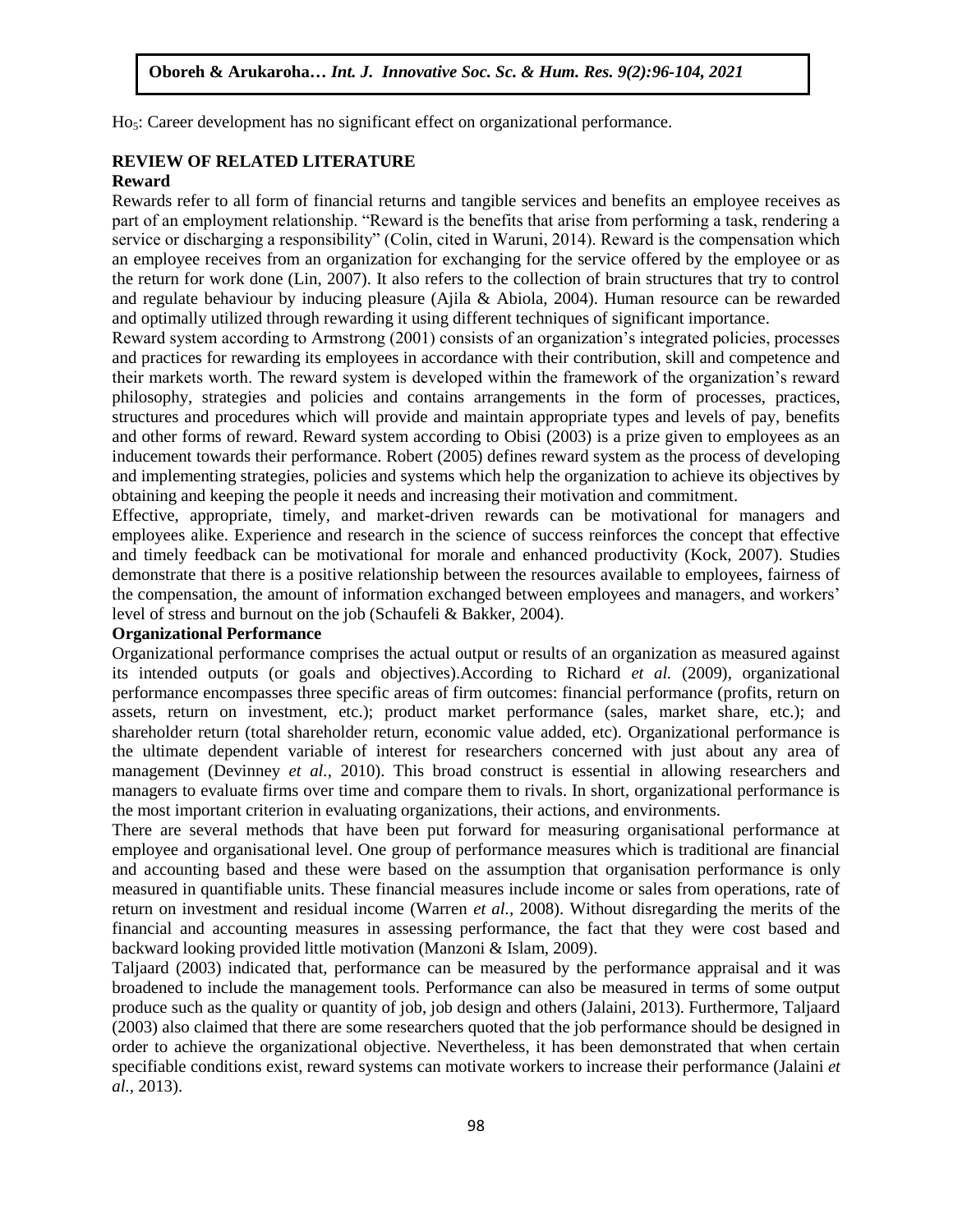#### **Theoretical Framework**

This research work is anchored on equity theory. This theory was first advocated by Adam (Ogundele, 2006). The concept of equity stipulates that justice and fairness should dominate, for example in reward system (Obisi, 2005). Fajana (2002) defines inequity as an injustice perceived by a person when he compares the ratio of his rewards to his inputs efforts with the ratio of another comparable person"s outcomes to his inputs and finds that they are not equal. According to equity theory, the motivation of individuals in organization is influenced by the extent to which they feel that they are being treated in a fair and equitable manner (Obisi, 2003). When people feel that they are being treated in an inequitable and unfair fashion, the theory argues that they will be motivated to engage in activities aimed at restoring feelings of equitable treatment (Onabanjo, 2004).

This theory also asserts that employees input take the form of work volume and quality, performance, knowledge, compensation, praise and advancement in opportunities (Faems, Sels, DeWinne, & Maes, 2005). The employee compares his or her input/outcome ratio with the perceived ratio of others in a social context and if the employee believes there is a sense of inequality, the theory posits that the employee adjusts his or her efforts to bring things into harmony. The employees normally adjust their behaviors to attain equilibrium through withdrawal, reduced input, cognitively adjust his or her perception or by addressing the situation with the employer.

This theory was adopted on the basis of its emphasis on rewards and performance which are the key variables under this study. The Equity theory postulates that employees seek to achieve a balance between inputs or efforts and outcomes or rewards received or anticipated, Boxall & Purcell (2008). This implies that in a school system where employee benefits, compensation, recognition or incentives are equitably distributed and consistently provided, the workforce tend to put more efforts in terms of teaching or playing a key role in the teaching process so that the school"s mean grade can be improved.

#### **Empirical Review**

Ngwa, Adeleke, Agbaeze, Ghasi and Imhanrenialena (2019) investigated the effect of reward system on employee performance among selected manufacturing firms in the Litoral Region of Cameroon. Specifically, the study examined the degree to which profit sharing affects employee commitment; ascertains the effect of flat-rate systems on employee work values; and appraises the influence of collective bargaining reward systems on employee cohesiveness. 538 employees drawn from a population of 5146 employees of ten selected manufacturing firms within the Cameroon Littoral Region were sampled for the study. Percentages and regression analysis were employed in analyzing the data. The findings revealed that, profit sharing had a significantly positive effect on employee commitment in manufacturing firms; flat rate systems had a significantly negative effect on employee work values in manufacturing firms; and collective bargaining reward systems had a significantly positive impact on employee cohesiveness in manufacturing firms. The study concluded that there is a positive link between reward systems and employee performance.

Siwale, Hapompwe, Kukano and Silavwe (2020) investigated the impact of Reward System on Organisational Performance in Brentwood Suppliers Limited in Lusaka, Zambia. The purpose of the study was to explore the impact of reward systems on employee performance; assess the effectiveness of existing reward system and whether there was a correlation between reward system in the organization and an increase in the performance of the employees. Descriptive statistics and correlation analysis were employed in analyzing the data. The findings revealed that the existing reward system of Brentwood suppliers was ineffective and must be revised; there was a relationship between rewards systems and employee performance.

Onyango (2014) examined the effects of employee rewards policy on organization performance in public primary schools in Rachuonyo North Sub County. A total of 349 questionnaires were returned for analysis of data. This was 87% return rate on the Questionnaires. The study found out that there is a positive correlation (r=.181) between employee benefits and organization performance. Employees compensation accounts for 5.5% of the organization performance (r=.055). Employee Incentives is positively correlated with organization performance by 38.7% while promotion accounts for 34.6%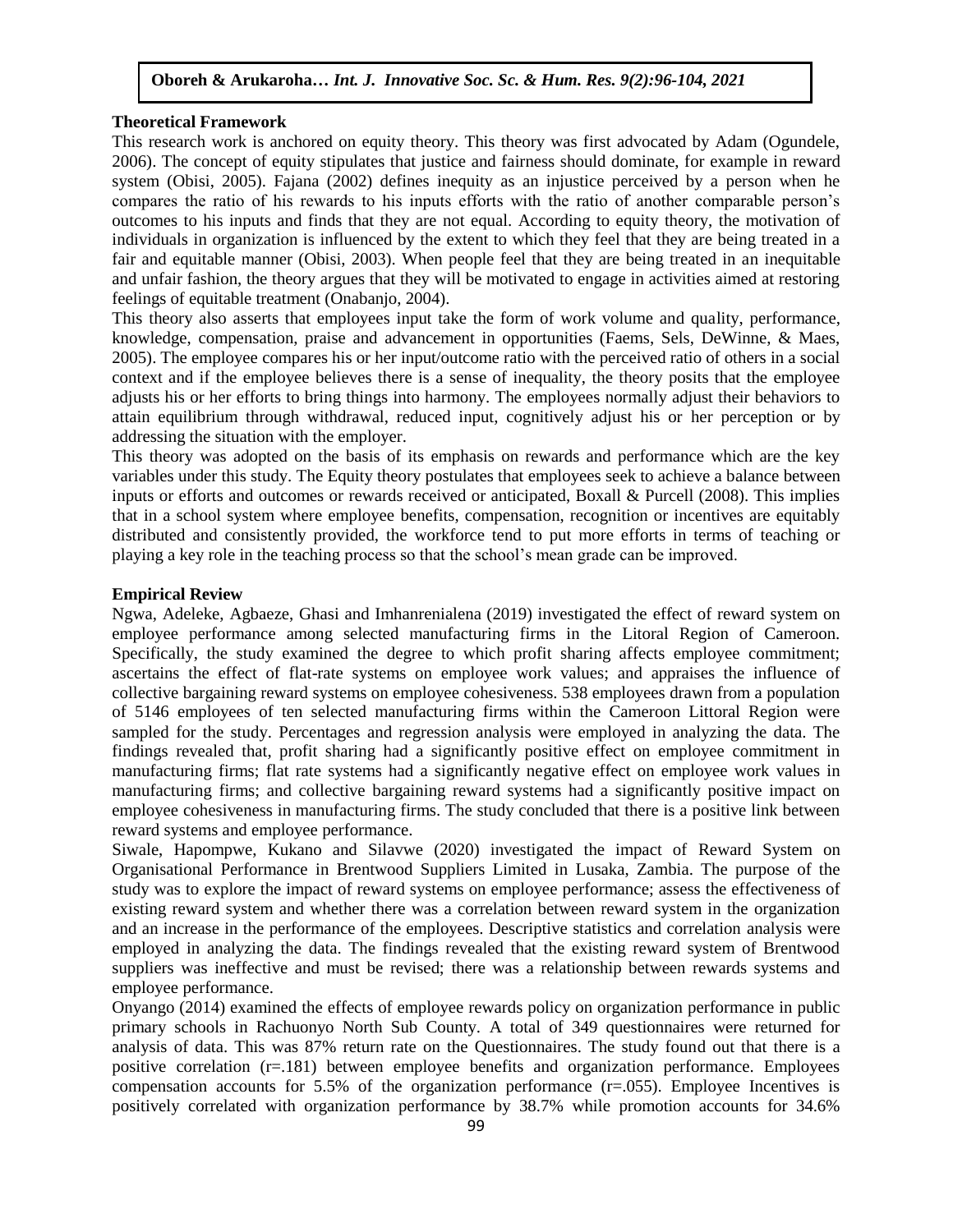$(r=346)$ . The study further found out that Employee compensation significantly and positively ( $p=0.004$ ) affect organization performance. Employee Promotion significantly (p=0.000) affect organization performance.

Wasiu and Adebajo (2014) examined reward system and employees performance using selected public secondary schools in Lagos State. The findings revealed that there is a significant relationship between employee's performance and salary package, employee job allowances and performance and in-service training and employee"s performance.

Saira, Madiha, Sumaira and Anam (2014) examined the impact of financial and non financial rewards on employee motivation. The researchers have conducted a survey in Astro films (PVT) situated in Lahore City of Pakistan. A questionnaire was developed to guess the opinion of employees working in these organizations. A semi structured interview was conducted for getting an insight about their motivation. The researchers have found from the survey that there are different factors that affect the motivation of employees which can be classified into two categories; financial and non financial rewards.

Oyira, Regina, Nkamare, Lukpata, Uwa and Mbum (2015) investigated the effect of reward system on health care workers performance in Teaching Hospital. It examined the relationship among monetary and non-monetary rewards and employees" performance in University of Calabar Teaching Hospital (UCTH). Desk survey was used in gathering relevant information. Primary sources were questionnaire, observation and interview, while secondary data were gathered from internet, textbooks, journals and libraries. Chisquare statistical tool was used and the findings revealed the monetary reward had a positive impact on employees" performance while non-monetary rewards had a negative effect on employees" performance.

Kikoito (2014) examined the impact of reward systems on the organizations performance in Tanzanian banking industry. The data was analyzed with use of descriptive statistics (SPSS and excel) and data presented as frequency distribution tables and histograms. The findings of this study showed that the three commercial banks in Mwanza city offer both extrinsic (salary, bonus and promotion) and intrinsic (praise, recognition and genuine appreciation) rewards to their employees. However, the results found that employees were not satisfied with the current reward packages and salary level was viewed to be too low and did not reflect cost of living in Mwanza city. The study further indicated the intrinsic (non financial) rewards were not satisfactory to employees.

Aktar, Sachu and Ali (2012) examined the impact of intrinsic rewards (recognition. Learning opportunities, challenging work and career advancement, and extrinsic rewards (basic salary and performance bonus) on employee performance in twelve commercial banks of Bangladesh as is in this study. Multiple regression analysis was employed. The study found that each factor within both extrinsic and intrinsic reward was a highly significant factor which affects employees" performance.

#### **METHODOLOGY**

The research design adopted for this study is survey research design. The area of this study is Edo State. This study centers on universities in Edo State. In this study, one federal university (University of Benin), two state university (Ambrose Ali University, Ekpoma and Edo University, Iyamho), two private university (Igbinedion University, Okada and Benson Idahosa University, Benin City) were studied. The population of the study is three thousand and nine hundred and seventy four (3974) academic staff of the selected universities. Taro Yamane was employed to determine sample size of 365. The study used structured questionnaire to collect data from the sampled academic staff of selected universities in Edo State. Regression analysis was employed in analyzing the data.

#### **RESULTS**

Multiple regression analysis was employed to determine the effect of the independent variables on the dependent variable. The essence is to ascertain the effect of reward on organizational performance. The results are presented in tables 1, 2 and 3.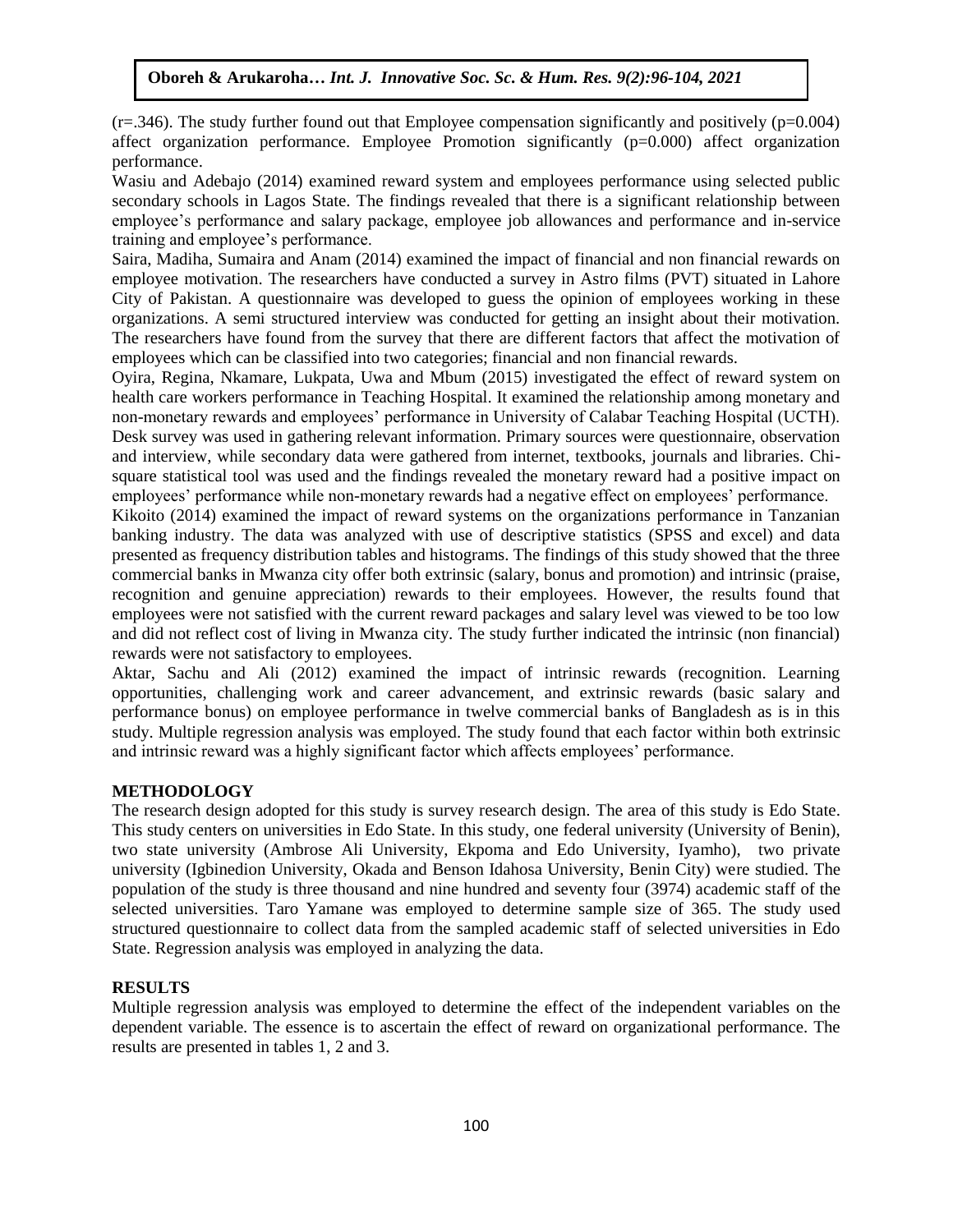|              |                 | Table 1. Summary of Regression Result |                                    |                                      |                   |  |  |
|--------------|-----------------|---------------------------------------|------------------------------------|--------------------------------------|-------------------|--|--|
| <b>Model</b> | <b>R</b> Square |                                       | <b>Adjusted R</b><br><b>Square</b> | <b>Std. Error of</b><br>the Estimate | Durbin-<br>Watson |  |  |
|              | $.174^{a}$      | .530                                  |                                    | 3.197                                | 745               |  |  |

**Table 1: Summary of Regression Result** 

a. Predictors: (Constant), Career Development, Salary, Recognition, Cash Bonus, Promotion

b. Dependent Variable: Organizational Performance

**Source:** SPSS Ver. 21  $\mathcal{X}_1$  ,  $\mathcal{Y}_2$  ,  $\mathcal{Y}_3$  ,  $\mathcal{Y}_4$  ,  $\mathcal{Y}_5$ 

Table 4.1 above indicates that  $R^2$  which measures the strength of the effect of independent variable on the dependent variable have the value of 0.530. This implies that 53.0% of the variation in organizational performance is explained by variations in reward variables (salary increase, cash bonus, recognition, promotion and career development). This was supported by adjusted  $R^2$  of 61.7%. The Durbin-Watson promotion and career development). This was supported by adjusted  $R^2$  of 61.7%. The Durbin-Watson statistics was employed to check for autocorrelation in the model. Durbin-Watson statistics of 2.742 show that the variables in the model are not auto-correlated and are therefore, reliable for predications. **Table 2: ANOVA Result**

| <b>Model</b> |            | <b>Sum of Squares</b> | df  | <b>Mean Square</b> |        | Sig.              |  |
|--------------|------------|-----------------------|-----|--------------------|--------|-------------------|--|
|              | Regression | 112.562               |     | 22.512             | 72.203 | .004 <sup>a</sup> |  |
|              | Residual   | 3587.511              | 351 | 10.221             |        |                   |  |
|              | Total      | 3700.073              | 356 |                    |        |                   |  |

a. Predictors: (Constant), Career Development , Salary, Recognition, Cash Bonus, Promotion

b. Dependent Variable: Organizational Performance

**Source:** SPSS Ver. 21

The F-test is applied to check the overall significance of the model. The F-statistic is instrumental in verifying the overall significance of an estimated model. The f-statistics value of 72.203 in table 2 above with probability value of 0.004 shows that the independent variables has significant effect on dependent variable. This shows that salary increase, cash bonus, recognition, promotion and career development can collectively explain the variations in organizational performance. This shows that reward has a significant positive effect on organizational performance.

## **Test of Hypotheses**

Here, the five hypotheses formulated earlier in this study were tested using the t-statistics and probability from the coefficient result of the multiple regression analysis. The results are presented the table 3 below. **Table 3 Coefficients of the Regression Result**

|       |                           |        | <b>Unstandardized Coefficients</b> | <b>Standardized</b><br><b>Coefficients</b> |        |      |
|-------|---------------------------|--------|------------------------------------|--------------------------------------------|--------|------|
| Model |                           | B      | <b>Std. Error</b>                  | <b>Beta</b>                                | t      | Sig. |
|       | (Constant)                | 22.159 | 1.757                              |                                            | 12.612 | .000 |
|       | Cash Bonus                | 1.040  | .040                               | .054                                       | 2.003  | .007 |
|       | Salary                    | .056   | .042                               | .071                                       | 2.340  | .001 |
|       | Promotion                 | 1.108  | .042                               | .140                                       | 3.580  | .000 |
|       | Recognition               | .083   | .043                               | .102                                       | 2.924  | .005 |
|       | <b>Career Development</b> | .028   | .041                               | .037                                       | 2.693  | .009 |

a. Dependent Variable: Organizational Performance Source: SPSS Version 21.0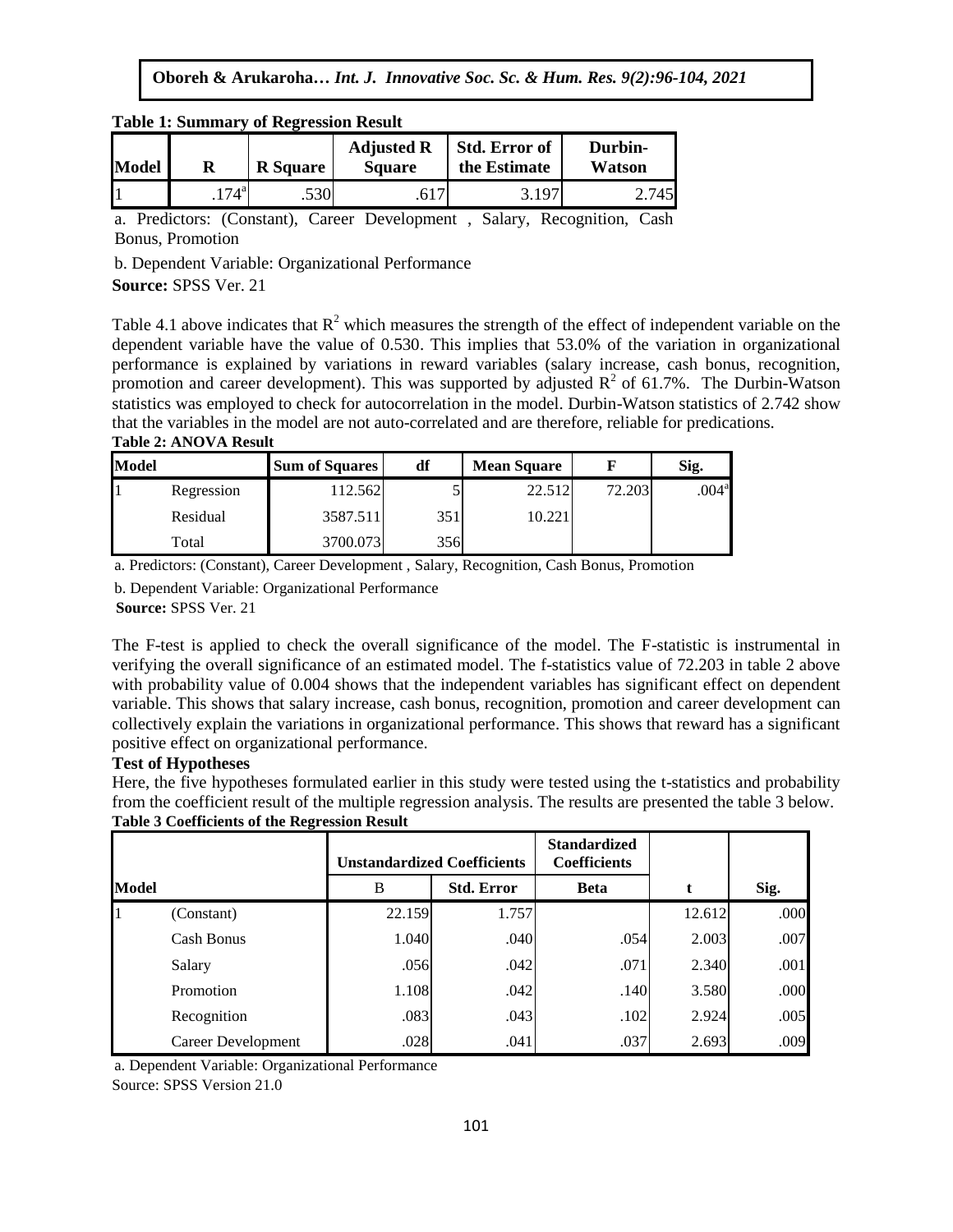#### **Hypothesis One**

Ho: Salary increase has no significant effect on organizational performance.

Table 4.3 above indicates that salary increase recorded a t-statistics value of 2.340 with a probability value of 0.001 which is statistically significant at 5% level of significance. Therefore, the null hypothesis is rejected while the alternative hypothesis is accepted. This implies that salary increase has a significant positive effect on organizational performance.

## **Hypothesis Two**

Ho: Cash bonus has no significant effect on organizational performance.

Cash bonus recorded a t-statistics value of 2.003 with an alpha value of 0.007. Therefore, the null hypothesis is rejected while the alternative hypothesis is accepted. This implies that cash bonus has a significant positive effect on organizational performance.

## **Hypothesis Three**

Ho: Promotion has no significant effect on organizational performance.

Promotion recorded a t-statistics value of 3.580 with a probability value of 0.000 which is statistically significant at 5% level. Therefore, the null hypothesis is rejected while the alternative hypothesis is accepted. It is therefore concluded that promotion has a significant positive effect on organizational performance.

## **Hypothesis Four**

Ho: Recognition has no significant effect on organizational performance.

Recognition has a t-statistics value of 2.924 with a probability value of 0.005 which is statistically significant at 5% level. Therefore, the null hypothesis is rejected while the alternative hypothesis is accepted. It is therefore concluded recognition has a significant positive effect on organizational performance.

# **Hypothesis Five**

Ho: Career development has no significant effect on organizational performance.

Career development has a t-statistics value of 2.693 with a probability value of 0.009 which is statistically significant at 5% level. Therefore, the null hypothesis is rejected while the alternative hypothesis is accepted. It is therefore concluded career development has a significant positive effect on organizational performance.

## **DISCUSSION OF FINDINGS**

This work examined effect of reward on organizational performance with particular reference to universities in Edo State. A total of six universities comprising of two federal government owned universities, two states owned universities and two private universities were sampled for the study. The unit of the study comprises of the academic staff in the sampled universities. Data generated questionnaire were analyzed using percentages and multiple regression analysis. The study found that salary increase has a significant positive effect on organizational performance. This agrees with the findings of Ojoromi (2012) that salary and wages improves the performances of the employee"s in an organization. It also tallies with the findings of Olatunji and Sarat (2014) that wages and salaries serves as motivational tool and that wages and salaries has significant relationship with workers performance in Nigerian organisation. Iyida (2015) found that found that increase wage enhances the productivity of workers.

The study also found that cash bonus has a significant positive effect on organizational performance. This tallies with the findings of Wasiu and Adebajo (2014) that significant relationship exists between reward and employee performance. This also agrees with the findings of Hatice (2012) that intrinsic rewards have significant influence on employee results. The results further showed that promotion has a significant positive effect on organizational performance. This agrees with the findings of Onyango (2014) that promotion significantly affect organization performance. This also tallies with the findings of Odoh (2011) that promotion has significant effect on productivity of Nigeria workers.

The result also revealed that recognition has a significant positive effect on organizational performance. This agrees with the findings of Nnaji-Ihedinmah and Egbunike (2015) that intrinsic and extrinsic rewards have significant effect on employee performance. The study further shows that career development has a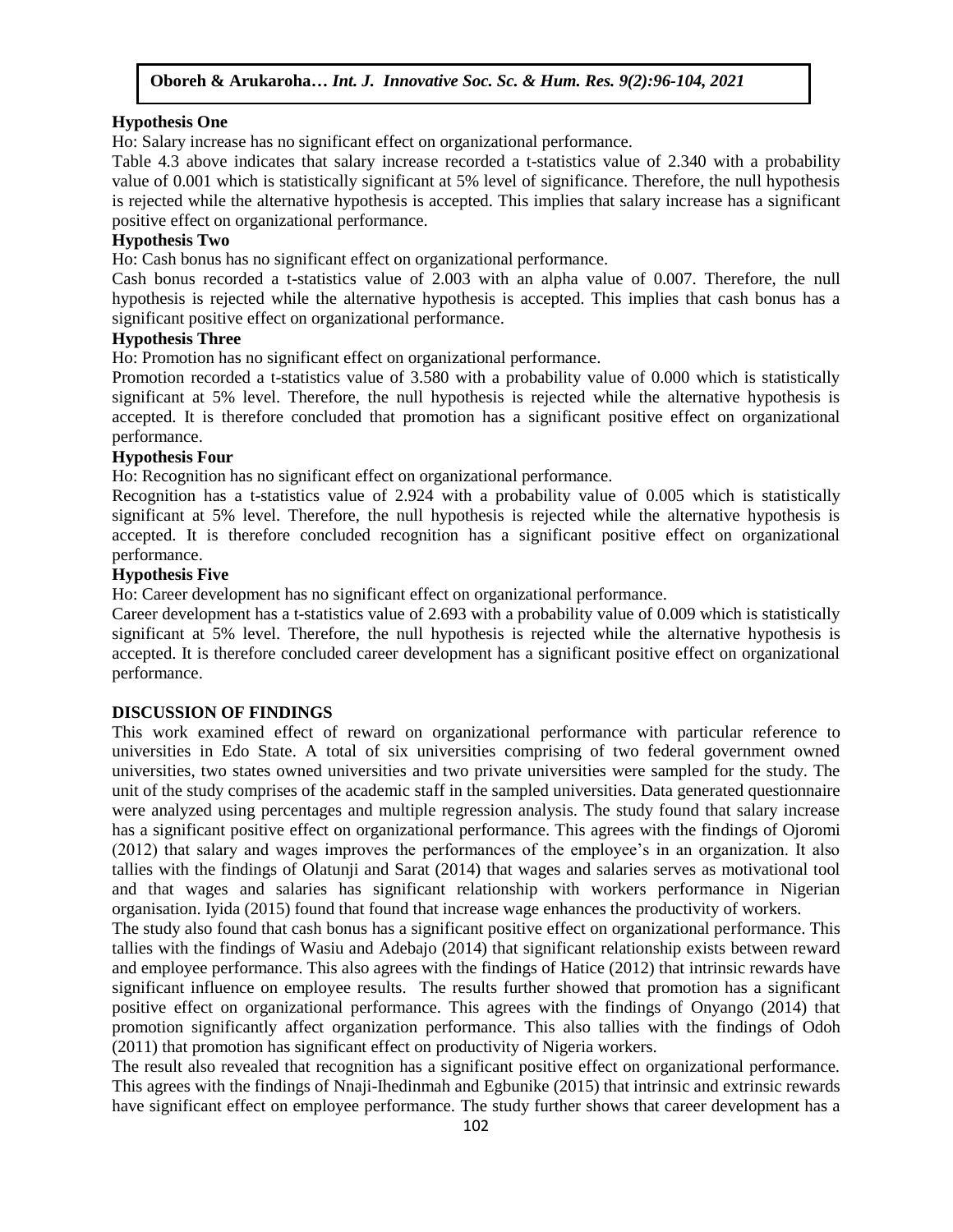significant positive effect on organizational performance. This agrees with the findings of Apeyusi (2012) that a positive relationship exists between reward and corporate performance.

#### **CONCLUSION AND RECOMMENDATIONS**

This work examined effect of reward on organizational performance with particular reference to universities in Edo State. Academic staff in six universities comprising of two federal government owned universities, two state owned universities and two private universities were sampled for the study. Data generated questionnaire were analyzed using percentages and multiple regression analysis. The study found that salary increase has a significant positive effect on organizational performance. The study also found that cash bonus has a significant positive effect on organizational performance. The study further found that promotion has a significant positive effect on organizational performance. Recognition was also found that have significant positive effect on organizational performance. Similarly, career development was found to have a significant positive effect on organizational performance.

Rewarding employees is associated with the motivation of the workforce of organization for better performance. The rationale behind the use of rewards policy is that motivated employees become satisfied in terms of fulfilling their wants, both financial and non financial. Rewards create a win-win situation for organization and its employees. The employees feel happy and satisfied as they experience feelings of achievement and self-worth, which create job satisfaction and translates into improved work performance. At the same time, the organization increases its performance. Furthermore, reward facilitates greater levels of satisfaction and competency among employees. As a result, employees have more interest, excitement, fun and confidence in performing tasks which leads to enhanced performance. Therefore, motivating employees through rewards strategy enables an organization to accurately predict its present and future performance thereby enabling it to plan its operations more effectively. Based on the foregoing, the study concludes that reward has a significant positive effect on organizational performance in the sampled universities in Edo State.

The study recommends that A balance should be created by university authorities in adopting which motivational measures to use since this study indicate that both extrinsic and intrinsic reward are capable of influencing one aspect of employee behavior or the other. Managers should employ the two in order to get the best performance from the employees. Also**,** Universities should carry out a survey to determine what appeals most to the employee in order to know the right reward for their employees. This will help to bring out the best in them. Furthermore, Universities should ensure constant review of their reward policy in order to ensure that they are in line with the current realities so as to motivate their employee to be committed to improved performance.

#### **REFERENCES**

- Apeyusi, P. (2012). The impact of reward systems on corporate performance: A case study of Ghana Commercial Bank Limited. A *B.Sc. Thesis* submitted to the Institute of Distance Learning Kwame Nkrumah University of Science and Technology
- Boxall, P.,& Purcell, J.(2008)*Strategy and human resources management.* Basingstoke: Palgrave Macmillan.
- Faems, D., Sels, L., DeWinne, S., & Maes, J. (2005). The effect of individual HR Domains on Financial Performance. *International Journal of Human Resource Management*, 16(5), 676-700.
- Fajana, S. (2002). *Human resources management*: *An introduction*. Lagos: Labofin and Company.
- Fehr, E., & John, A. L. (2004). The Hidden costs and returns of incentives: Trust and trustworthiness among Ceos. *Journal of the European Economic Association,* 2(5), 743–71.
- Göransson, B. & Brundenius, C. (2010). Universities in transition: The changing role and challenges for academic institutions. UK: Springer Science & Business Media.
- Hatice, O. (2012). The influence of intrinsic and extrinsic rewards on employee results: An empirical analysis in Turkish Manufacturing Industry. *Business and Economics Research Journal,* 3(3), 29 – 48.
- Heng, T.B., (2012). The reward strategy and performance measurement: Evidence from Malaysian Insurance Companies. *International Journal of Business, Humanities and Technology,* 2, 211-223.